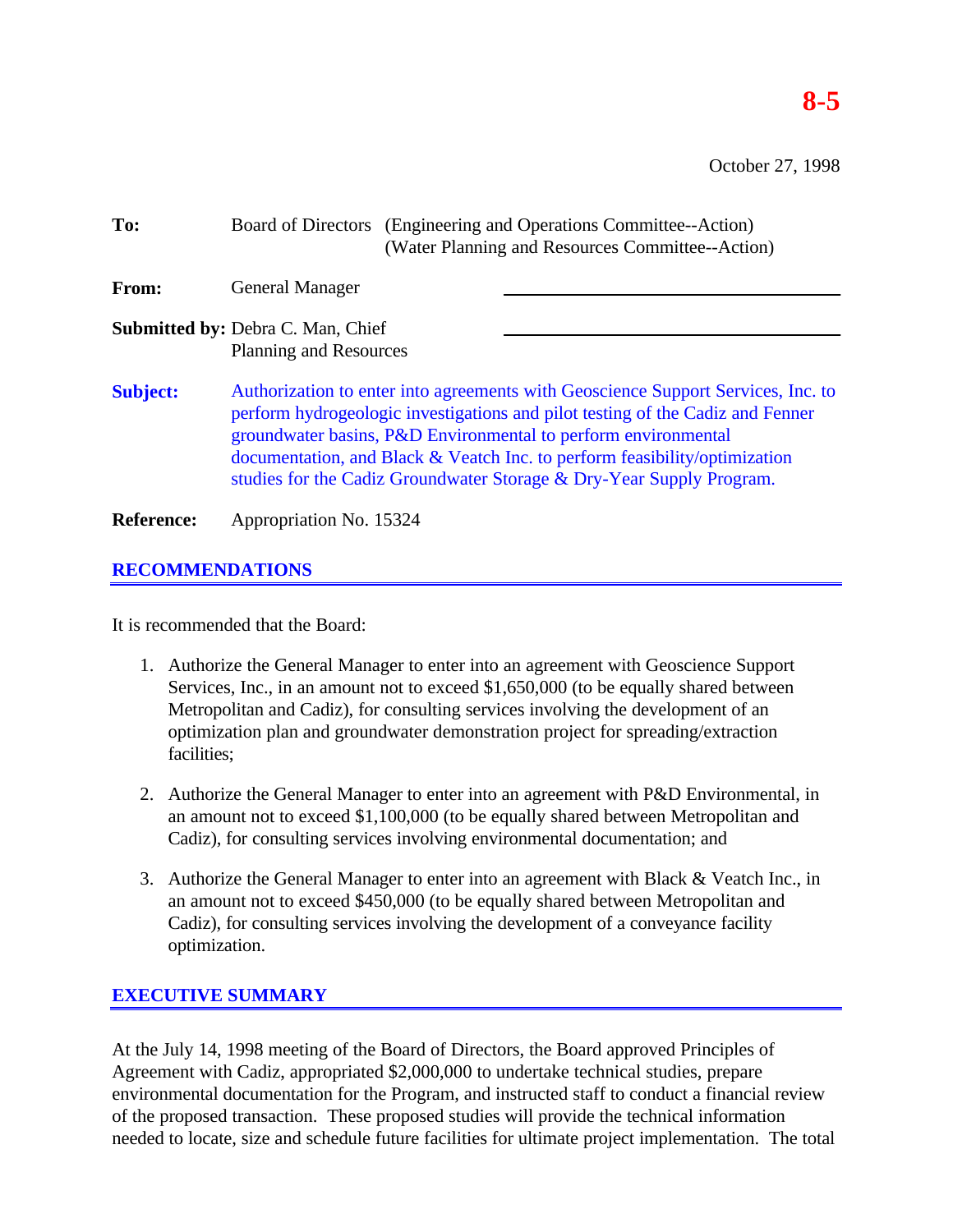budget for the technical studies and environmental review is \$4,000,000. Metropolitan and Cadiz have agreed to share these contractual expenditures on an equal basis. Staff is in the process of developing a scope of work and retaining a financial consultant to complete the financial review.

Cadiz Inc. (Cadiz) owns approximately 27,000 acres overlying groundwater basins in the Cadiz and Fenner valleys in eastern San Bernadino County. Under the Cadiz Groundwater Storage and Dry-Year Supply Program (Program), Metropolitan will store a minimum of 500,000 acre-feet of Colorado River Aqueduct (CRA) water in the groundwater basin underlying the Cadiz properties and will purchase a minimum of 1,100,000 acre-feet of indigenous groundwater over the 50-year term of the agreement with a total melded cost, not-to-exceed \$255 per acre-foot (1998 dollars). This water will be available on demand and will be conveyed to Metropolitan as a supplemental, dry-year source of water up to 100,000 acre-feet per year. In addition, the indigenous groundwater has a lower level of total dissolved solids than the Colorado River supplies, so it will provide a water quality benefit to Metropolitan. Most importantly, the Program will provide these water sources to Metropolitan upon demand as a valuable dry-year source of water, which is an essential component of the California 4.4 Plan.

To undertake technical and environmental studies, three separate Requests for Proposals (RFPs) were developed for the following work: (1) optimization plan and a groundwater demonstration project for the spreading/extraction facilities; (2) California Environmental Quality Act (CEQA) and National Environmental Protection Act (NEPA) environmental documentation; and (3) conveyance facilities optimization plan. In August and September 1998, Request for Proposals (RFP Nos. 360, 355, and 350 respectively) were made available with notification posted in several local newspapers and mailed directly to 21 firms expressing interest in the Program. A total of eight proposals were received in response to the three RFP's. Interviews were conducted with all respondents and selections were made based on staff evaluation of consultant's experience, technical approach, methodology, management abilities and cost effectiveness. The following firms are proposed:

- $\Box$  Geoscience Support Services, Inc. for consulting services involving the development of an optimization plan and groundwater demonstration project for spreading/extraction facilities;
- $\Box$  P&D Environmental for consulting services involving the environmental documentation; and
- $\Box$  Black & Veatch, Inc. for consulting services involving the development of an optimization plan for the pumping and conveyance facilities.

# **JUSTIFICATION**

The studies and environmental documentation that will be undertaken with the requested funds are necessary to optimize the proposed facilities and to gather necessary information to undertake Program environmental review in compliance with the California Environmental Quality Act and so enable the Board to determine whether or not to proceed with implementation of the Cadiz Groundwater Storage and Dry-Year Transfer Program.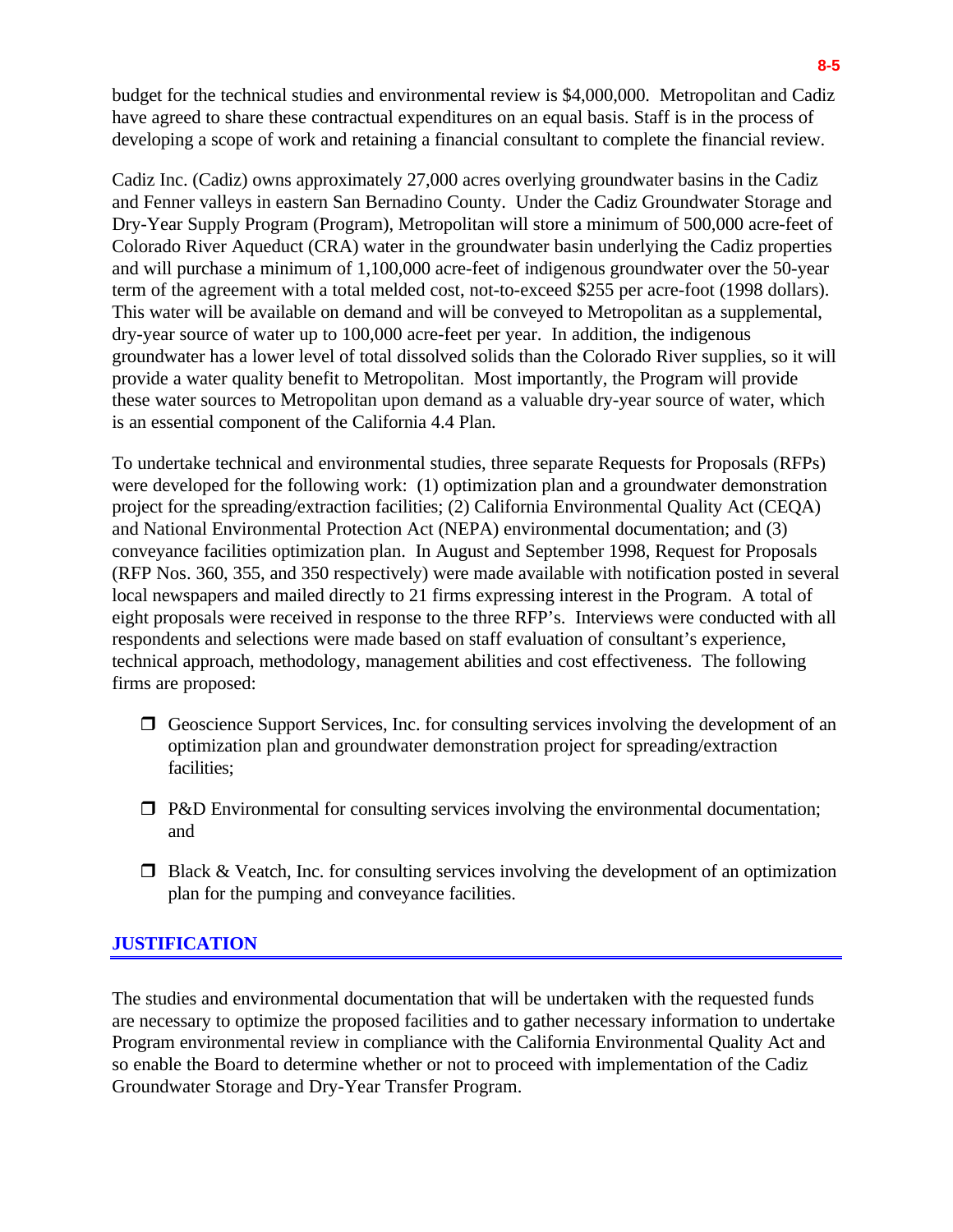The Cadiz Groundwater Storage and Dry-Year Transfer Program is a part of Metropolitan's effort to comply with the requirements of the California 4.4 Plan. The alternative to compliance with the California 4.4 Plan is to accept a lower water supply reliability of Metropolitan's Colorado River supplies. The action requested in this letter is to enter into consulting agreements with three firms to supply consulting services to conduct needed technical evaluations and environmental documentation. The alternative to entering into the proposed consulting agreements would be to re-bid the proposed services, thereby experiencing a delay of approximately 150 days.

## **ACTIONS AND MILESTONES**

Initial feasibility studies for the proposed program have been completed. Additional actions will be necessary to fully implement the Cadiz Groundwater Storage and Dry-Year Transfer Program (Program). The Groundwater Demonstration Program for spreading and extraction facilities will take approximately 12 months to complete. The required environmental documentation will take approximately 18 to 24 months to complete. The conceptual design of the involved facilities will be optimized early in this process so that the environmental impacts can be adequately addressed. Staff is currently negotiating a comprehensive agreement for the Program with Cadiz based upon the Principles of Agreement adopted by the Board. When these negotiations are completed and when sufficient information is available from the proposed studies, staff will make a recommendation to the Board concerning further program implementation. If authorized by the Board, final design and implementation will begin upon certification of environmental documentation in the fall of 2000.

| <b>Contract Status:</b>     | <b>New</b>                                                                          | <b>Type of Selection:</b><br>(Conveyance Facilities)<br>(Environmental Studies)<br>(Demonstration Project) | <b>Competitive Proposals</b><br><b>RFP No. 350</b><br>355<br><b>360</b> |  |  |  |
|-----------------------------|-------------------------------------------------------------------------------------|------------------------------------------------------------------------------------------------------------|-------------------------------------------------------------------------|--|--|--|
| <b>Contract Form:</b>       | <b>Professional Services</b>                                                        | <b>Firms Receiving RFP:</b><br>No. $350$ ----- 8<br>No. $355$ ----- 8<br>No. $360$ ----- 5                 | <b>Proposals Submitted</b><br>$\mathcal{L}$<br>4<br>$\overline{2}$      |  |  |  |
| <b>Contract Type:</b>       | <b>Time and Materials</b>                                                           |                                                                                                            |                                                                         |  |  |  |
| <b>Evaluation Criteria:</b> | Evaluation based on qualifications, expertise, methodology, and cost-effectiveness. |                                                                                                            |                                                                         |  |  |  |

# **CONTRACT SUMMARY**

#### **MBE / WBE**

The Minority-Owned Business Enterprises (MBE) and Women-Owned Business Enterprises (WBE) anticipated levels of participation and actual participation levels are shown below: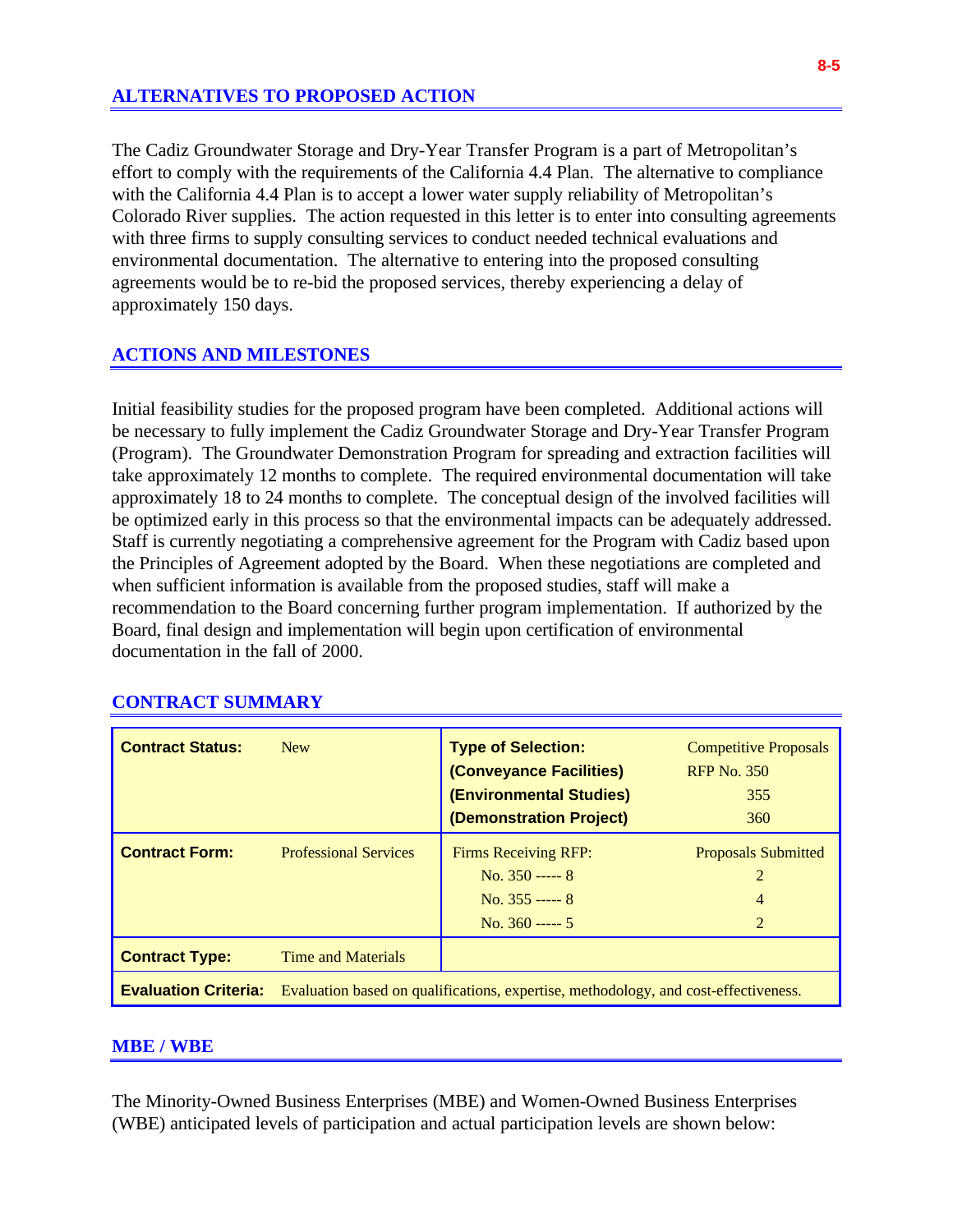|                                             | <b>RFP 350</b> |            | <b>RFP 355</b> |            | <b>RFP 360</b> |            |
|---------------------------------------------|----------------|------------|----------------|------------|----------------|------------|
|                                             | <b>MBE</b>     | <b>WBE</b> | <b>MBE</b>     | <b>WBE</b> | <b>MBE</b>     | <b>WBE</b> |
| Anticipated Levels of Participation   15.0% |                |            | 5.0%   15.0%   |            | 5.0% 15.0%     | 5.0%       |
| <b>Actual Levels of Participation</b>       | 28.0%          | 7.7%       | 15.0%          | 5.0%       | 15.0%          | 2.5%       |

#### **DETAILED REPORT**

The Cadiz Inc. (Cadiz) owns approximately 27,000 acres overlying groundwater basins in the Cadiz and Fenner valleys in eastern San Bernardino County. Cadiz farms about 1,600 acres of this property using indigenous groundwater. Under the proposed Cadiz Groundwater Storage and Dry-Year Supply Program (Program), Metropolitan will store a minimum of 500,000 acrefeet (AF) of Colorado River Aqueduct (CRA) water in the groundwater basin underlying the Cadiz properties and will purchase a minimum of 1,100,000 AF of indigenous groundwater over the 50-year term of the agreement with a total melded cost of \$255 per acre-foot (1998 dollars). By the end of the environmental review phase should the melded cost exceed \$255 per acre-foot, Metropolitan and Cadiz have the option to discontinue the Program or renegotiate the Program.. This water will be available on demand and will be returned to Metropolitan as a supplemental, dry-year source of water up to 100,000 AF per year.

Cadiz completed a California Environmental Quality Act (CEQA) review with San Bernardino County in 1993 concerning a proposed expansion of its agricultural operations on this property. The Environmental Impact Report identified over 1,000,000 AF of replaceable groundwater supplies in the underlying groundwater basin which was available for extraction and use. The aquifer is recharged from rainfall in the watershed from a tributary area covering approximately 1,140 square miles. The recharge rate is estimated to be approximately 30,000 AF annually and the current volume of groundwater in storage is estimated to be between 12 million and 22 million AF. The indigenous groundwater has a total dissolved solids (TDS) level of about 300 milligrams per Liter (mg/L), which is approximately equal to the TDS of State Water Project (SWP) supplies but considerably less than the 600 to 700 mg/L TDS level of Colorado River supplies.

To undertake these studies, three separate Requests for Proposals (RFPs) were developed for the following work: (1) optimization plan and a groundwater demonstration project for the spreading/extraction facilities; (2) CEQA and National Environmental Protection Act (NEPA) environmental documentation; and (3) conveyance facilities optimization plans. In August 1998, RFP No. 350 for the conveyance facilities was advertised and mailed directly to eight interested firms. Two responses were received to the RFP. In September 1998, RFP No. 355 for the environmental studies was advertised and mailed directly to eight interested firms. Four responses were received to the RFP. In September 1998, RFP No. 360 for the groundwater demonstration studies was also advertised and mailed to five interested firms. Two responses to the RFP were received. Interviews were conducted with all respondents and selections were made based on staff's evaluation of the consultant's experience, technical approach, methodology, management abilities, and cost effectiveness.